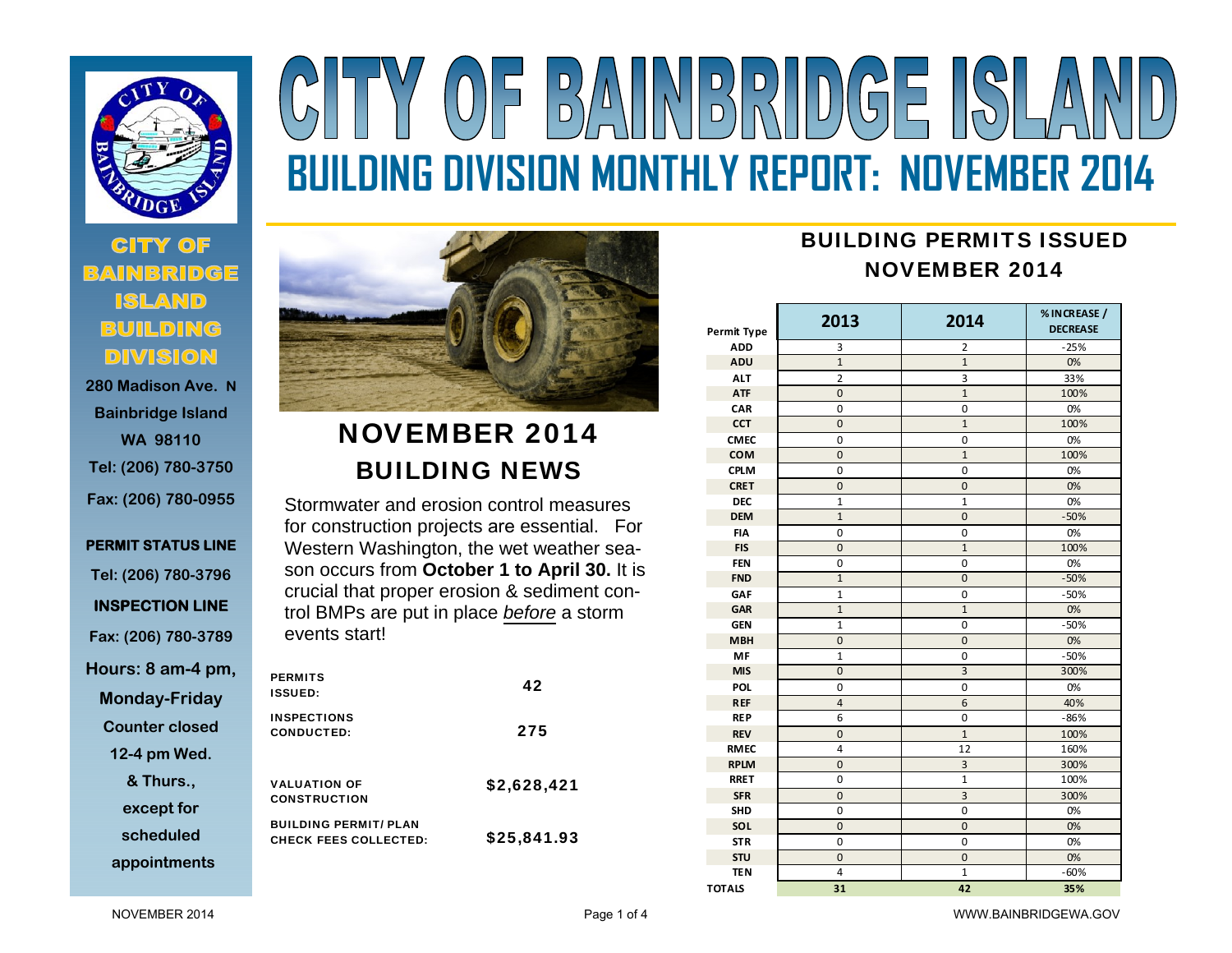#### **Permits Issued Issued Dates: 11/01/2014-11/30/2014**

| <b>Permit Type</b>                      | <b>Permit Number</b> | Applicant                                                                    | <b>Project Description</b>                                                                                                                                                                                        | <b>Project Address</b>               | Date Issued | Valuation    |
|-----------------------------------------|----------------------|------------------------------------------------------------------------------|-------------------------------------------------------------------------------------------------------------------------------------------------------------------------------------------------------------------|--------------------------------------|-------------|--------------|
| Addition                                | <b>BLD20417</b>      | <b>GRIP THOMAS &amp; LILIANA</b>                                             | Adding 119 sq. ft. for new Remodeled Kitchen.                                                                                                                                                                     | 610 Azalea Ave NE 11/06/2014         |             | \$18,505.69  |
| Addition                                | <b>BLD20068</b>      | <b>SHULMAN GABRIEL</b><br><b>CHRISTOPHER &amp; TRACY</b><br>KAZUKO NISHIMURA | Demo 240 sq. ft. of existing structure. Rebuild new<br>2 story additon to duplex on New Slab Foundation.                                                                                                          | 3820 Pleasant<br>Beach Dr NE         | 11/21/2014  | \$184,745.88 |
| <b>Addition Total: 2</b>                |                      |                                                                              |                                                                                                                                                                                                                   |                                      |             | \$203,251.57 |
| <b>Accessory Dwelling Unit</b>          | BLD20366             | MUFFOLETTO RICHARD P &<br><b>MICHELE R</b>                                   | Brand new ADU                                                                                                                                                                                                     | 8270 NE Carmella<br>Ln               | 11/04/2014  | \$197,185.34 |
| <b>Accessory Dwelling Unit Total: 1</b> |                      |                                                                              |                                                                                                                                                                                                                   |                                      |             | \$197,185.34 |
| Alteration                              | BLD19283ALT          | POLLOCK, SHERI & DAVID                                                       | POLLOCK ALT. Reconfigure existing 375 sq. ft.<br>Basement. No change in # of fixtures or bedrooms. 3160 Point White Dr<br>Replace Electrical Panel, new light fixtures and<br>outlets, and new interior finishes. | <b>NE</b>                            | 11/17/2014  | \$36,000.00  |
| Alteration                              | BLD20332             | ROBERTS JOHN C & FORUTAN<br><b>SALLY M</b>                                   | Add dormer and finish out space in second story of<br>garage.                                                                                                                                                     | 6364 NE Tara Ln                      | 11/18/2014  | \$50,000.00  |
| Alteration                              | <b>BLD20458</b>      | <b>GUDMUNDSSON SIGURDUR G</b><br>& HEIDI L                                   | Remove and Replace with thru-out SFR                                                                                                                                                                              | 15648 Point Monroe<br>Dr NE          | 11/18/2014  | \$17,000.00  |
| <b>Alteration Total: 3</b>              |                      |                                                                              |                                                                                                                                                                                                                   |                                      |             | \$103,000.00 |
| After The Fact                          | <b>BLD20172</b>      | GADBOIS, ELIZABETH                                                           | After-the-Fact permit for converting a Garage/Shop<br>into a Garage with 800 sq. ft. ADU above.                                                                                                                   | 13398 Manzanita<br>Rd NE             | 11/18/2014  | \$124,408.00 |
| After The Fact Total: 1                 |                      |                                                                              |                                                                                                                                                                                                                   |                                      |             | \$124,408.00 |
| <b>Commercial Cell Tower</b>            | BLD20412             | <b>IUCLLC</b>                                                                | Adding 3 antennas to existing tower                                                                                                                                                                               | 4600 NE OLD MILL<br><b>RD</b>        | 11/04/2014  | \$12,000.00  |
| <b>Commercial Cell Tower Total: 1</b>   |                      |                                                                              |                                                                                                                                                                                                                   |                                      |             | \$12,000.00  |
| Commercial                              | BLD20380             | MICHAEL WANGEN                                                               | Window Replacement and interior wall alteration to<br>existing building                                                                                                                                           | 1128 MADISON<br>AVE N                | 11/07/2014  | \$3,000.00   |
| <b>Commercial Total: 1</b>              |                      |                                                                              |                                                                                                                                                                                                                   |                                      |             | \$3,000.00   |
| Deck                                    | BLD20436             | VIRGINIA VILLA APARTMENT                                                     | Replacement of existing deck                                                                                                                                                                                      | 200 NE HIGH<br><b>SCHOOL RD</b>      | 11/04/2014  | \$15,862.50  |
| Deck Total: 1                           |                      |                                                                              |                                                                                                                                                                                                                   |                                      |             | \$15,862.50  |
| Fire Sprinkler System                   | <b>BLD20237FIS</b>   | <b>RICHARDSON JOHN L &amp;</b><br>REBECCA JO TRUSTEES                        | Installing new Fire Sprinkler System for the new<br>1,714 sq. ft. SFR to replace one that was destroyed<br>by fire in 2013.                                                                                       | 8191 NE Hidden<br>Cove Rd            | 11/04/2014  | \$5,142.00   |
| Fire Sprinkler System Total: 1          |                      |                                                                              |                                                                                                                                                                                                                   |                                      |             | \$5,142.00   |
| Garage                                  | BLD20215REV-1        | GOSNEY DANA F & CARLEEN M                                                    | Rotate garage 90 degrees on site, adjust width of<br>building by 1 foot and adjust the retaining wall.                                                                                                            | 3290 CRYSTAL<br><b>SPRINGS DR NE</b> | 11/05/2014  | \$138,599.60 |
| Garage Total: 1                         |                      |                                                                              |                                                                                                                                                                                                                   |                                      |             | \$138,599.60 |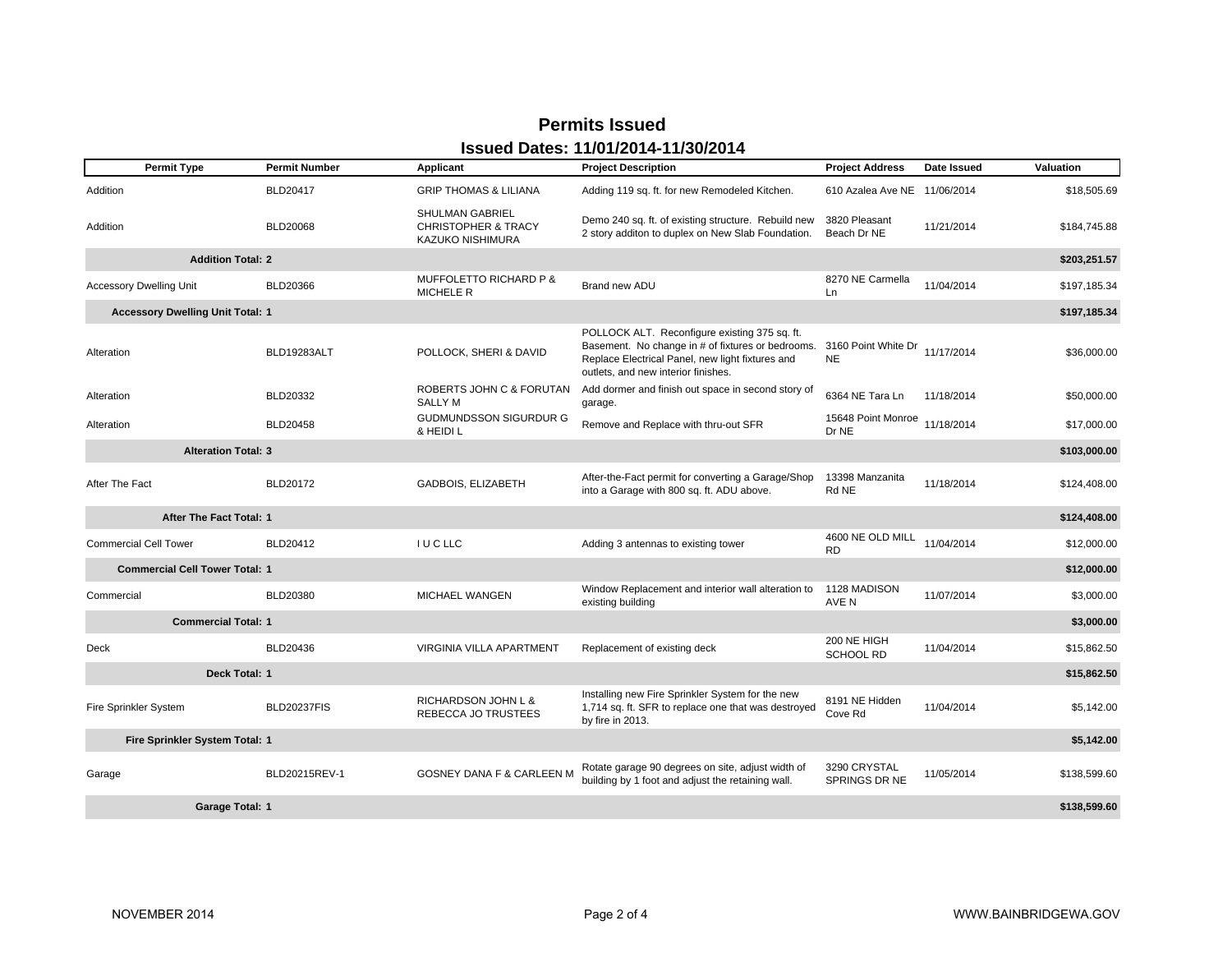| <b>Permit Type</b>                    | <b>Permit Number</b> | Applicant                                         | <b>Project Description</b>                                                                                        | <b>Project Address</b>              | Date Issued | Valuation    |
|---------------------------------------|----------------------|---------------------------------------------------|-------------------------------------------------------------------------------------------------------------------|-------------------------------------|-------------|--------------|
| Miscellaneous                         | BLD19271MIS          | HAMILTON, THOMAS & KAREN                          | HAMILTON MIS. Construct new pier, ramp, and<br>float.                                                             | 5967 Rose Loop<br><b>NESFR</b>      | 11/12/2014  | \$120,000.00 |
| Miscellaneous                         | BLD20297             | <b>SCOTT KENT R</b>                               | Building a new 758 sq. ft. Green House                                                                            | 5969 NE OLD MILL<br><b>RD</b>       | 11/25/2014  | \$12,000.00  |
| Miscellaneous                         | BLD20297 MIS-REV     | <b>SCOTT KENT R</b>                               | Building a new 758 sq. ft. Green House                                                                            | 5969 NE OLD MILL<br><b>RD</b>       | 11/26/2014  | \$12,000.00  |
| <b>Miscellaneous Total: 3</b>         |                      |                                                   |                                                                                                                   |                                     |             | \$144,000.00 |
| Re-Roof                               | BLD20441             | <b>HANBERG TERIL</b>                              | Reroof 17 squares for SFR.                                                                                        | 6490 NE MAXWELL<br>LN.              | 11/06/2014  | \$1,870.00   |
| Re-Roof                               | BLD20442             | PAPAJANI JOHN H & SARA J                          | Reroof of approx. 26 squares for SFR.                                                                             | 4728 NE North Tolo<br>Rd.           | 11/07/2014  | \$2,860.00   |
| Re-Roof                               | <b>BLD20443</b>      | 305 MADISON AVE LLC                               | Reroof of approx 13 squares for Day Care Building                                                                 | 305 Madison Ave N 11/17/2014        |             | \$1,430.00   |
| Re-Roof                               | <b>BLD20446</b>      | <b>BURKE LARRY T &amp; MARGARET</b><br>S          | Reroof of approx. 36 squares for SFR & Garage.                                                                    | 10014 NE DAY RD                     | 11/17/2014  | \$3,960.00   |
| Re-Roof                               | <b>BLD20447</b>      | <b>KLOBUCHER KIM E</b>                            | Reroof approx. 29 squares for SFR and Garage                                                                      | 9118 Miller Rd NE                   | 11/17/2014  | \$3,190.00   |
| Re-Roof                               | <b>BLD20457</b>      | <b>NORTON SABRINA F</b>                           | Reroof of approx 43 squares.                                                                                      | 942 ISAAC AVE NE 11/18/2014         |             | \$4,730.00   |
| <b>Re-Roof Total: 6</b>               |                      |                                                   |                                                                                                                   |                                     |             | \$18,040.00  |
| Revision to an Issued Permit          | BLD18512REV-1        | STERN, DAVID                                      | Building new detached 768 sq. ft. garage with a 384<br>sq. ft. Guest House above. Cross Reference<br>BLD16529SFR. | 4200 BIRKLAND<br>RD NE              | 11/13/2014  | \$1.00       |
| Revision to an Issued Permit Total: 1 |                      |                                                   |                                                                                                                   |                                     |             | \$1.00       |
| <b>Residential Mechanical</b>         | <b>BLD20438</b>      | DWYER KEVIN J & MARY BETH                         | Install new ductless heat pump                                                                                    | 505 SHEPARD<br>WAY NW               | 11/04/2014  |              |
| <b>Residential Mechanical</b>         | BLD20439             | KEEHN GARY D & JUDY S<br><b>TRUSTEES</b>          | Replacement of existing Heat Pump                                                                                 | 10555 Mandus<br>Olson Rd NE         | 11/04/2014  |              |
| <b>Residential Mechanical</b>         | <b>BLD20448</b>      | SACERDOTE BARBARA A                               | Installing new LP Water Heater & 120 gallon LP<br>Tank                                                            | 13080 Phelps Rd<br><b>NE</b>        | 11/13/2014  |              |
| <b>Residential Mechanical</b>         | <b>BLD20452</b>      |                                                   | JOHNSON CLARENCE & MYRNA Replacement of existing heat pump                                                        | 11016 MOUNTAIN<br><b>VIEW RD NE</b> | 11/14/2014  |              |
| <b>Residential Mechanical</b>         | <b>BLD20453</b>      | NAKAO WILLIAM H & HARRISON<br>PAMELA C            | New 120 g propane tank                                                                                            | 10565 Mandus<br>Olson Rd NE         | 11/14/2014  |              |
| <b>Residential Mechanical</b>         | BLD20451             | BARTS, DAVID W.                                   | Installing a new Cook Stove.                                                                                      | 226 Grow Ave NW                     | 11/18/2014  |              |
| <b>Residential Mechanical</b>         | BLD20459             | <b>DESPAIN MATTHEW L &amp;</b><br><b>RACHEL F</b> | Installing a new Ductless Heat Pump                                                                               | 4979 NE AVALON<br>LN.               | 11/19/2014  |              |
| <b>Residential Mechanical</b>         | BLD20454             | KRAMM WILLIAM W & RUPTIC<br><b>CYNTHIA A</b>      | Remove and replace existing Furnance with new<br>Heat Pump System                                                 | 11954 MILLER RD<br><b>NE</b>        | 11/24/2014  |              |
| <b>Residential Mechanical</b>         | <b>BLD20455</b>      | LEVINE, MARK                                      | Remove and Replace existing Heat Pump with New.                                                                   | 7555 NE<br>Meadowmeer Ln            | 11/24/2014  |              |
| <b>Residential Mechanical</b>         | BLD20469             | <b>JOHNS KURT</b>                                 | Remove/Replace existing Heat Pump                                                                                 | 3926 El Cimo Ln NE 11/25/2014       |             |              |
| <b>Residential Mechanical</b>         | BLD20464             | RANSOM JAMES B & JOAN W                           | Installing a new Ductless Heatpump!                                                                               | 3535 Pleasant<br>Beach Dr NE        | 11/26/2014  |              |

#### **Permits Issued Issued Dates: 11/01/2014-11/30/2014**